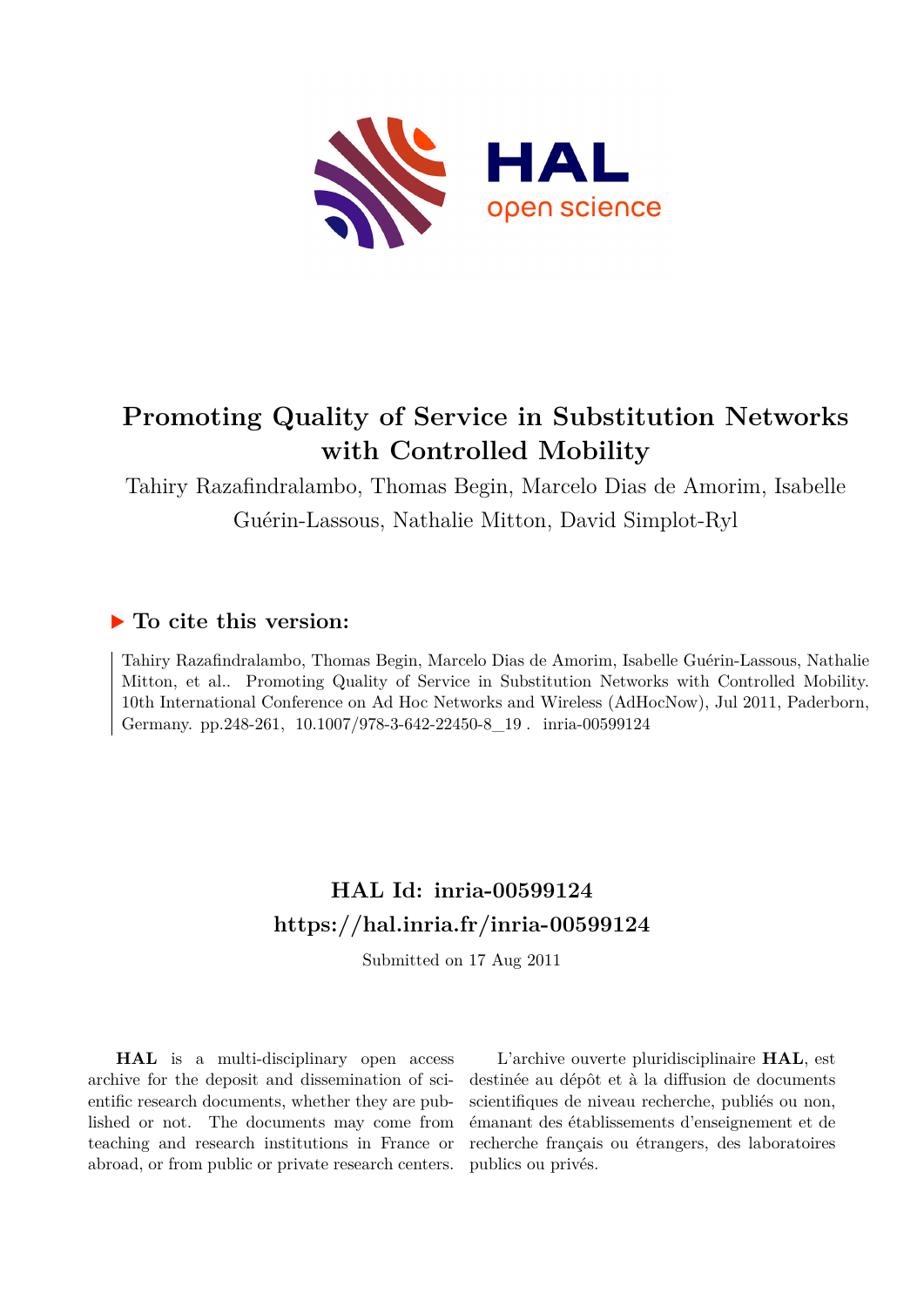# Promoting Quality of Service in Substitution Networks with Controlled Mobility

Tahiry Razafindralambo<sup>1</sup>, Thomas Begin<sup>3</sup>, Marcelo Dias de Amorim<sup>2</sup>, Isabelle Guérin Lassous<sup>3</sup>, Nathalie Mitton<sup>1</sup>, and David Simplot-Ry<sup>11</sup>

1 INRIA Lille – Nord Europe

{tahiry.razafindralambo,nathalie.mitton,david.simplot-ryl}@inria.fr

 $2$  UPMC Sorbonne Universités marcelo.amorim@lip6.fr

 $^3$ Université Lyon 1 - LIP (UMR ENS Lyon - INRIA - CNRS - UCBL) {thomas.begin,isabelle.guerin-lassous}@ens-lyon.fr

Abstract. A *substitution network* is a rapidly deployable backup wireless solution to quickly react to network topology changes due to failures or to flash crowd effects on the base network. Unlike other ad hoc and mesh solutions, a substitution network does not attempt to provide new services to customers but rather to restore and maintain at least some of the services available before the failure. Furthermore, a substitution network is not deployed directly for customers but to help the base network to provide services to customers. Therefore, a substitution network is not, by definition, a stand-alone network. In this paper, we describe the quality of service architecture for substitution networks and discuss provisioning, maintenance, and adaptation of QoS inside and between the base network and the substitution network.

#### 1 Introduction

Access and metropolitan networks are much more limited in capacity than core networks. While the latters operate in over-provisioning mode, access and metropolitan networks (called hereafter base network) may experience high overload due to evolution of the traffic  $(e.g.$  flash crowd) or failures  $(e.g.$  network outage). Whenever possible, the base network is equipped with a backup network that restores the services to the subscribers in case of failure. In this paper, we focus on the case where no such backup network exists, and a temporary solution must then be quickly deployed.

The base network may be any access network or metropolitan network including wired and wireless technologies (such as the telephone network, Internet cabling, and TV network). Troubles may come from a surge in the traffic inside a network that causes the network to be virtually unreachable, a failure of an equipment, or a power outage. A case in the point was the disruption of telephone and Internet services experienced by counties of southern Santa Clara and Santa Cruz, California, in 2009, as vandals intentionally cut fiber optic cables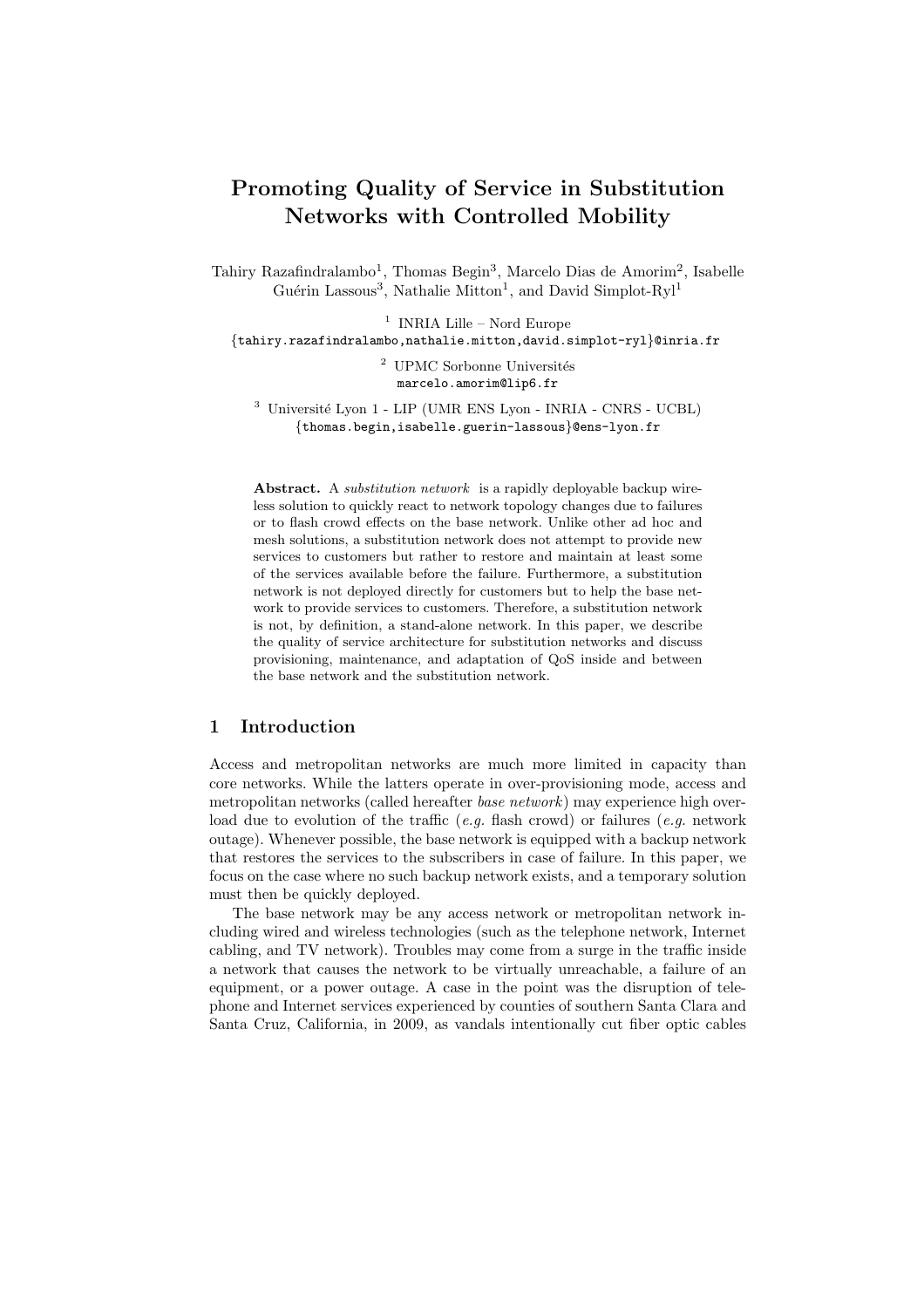(Figure 1 shows employees splicing the damaged cables) [7]. The outage initially affected some cell phones, Internet access, and about 52,200 household land lines. The point to highlight in this case is that the operator spent about 12 hours to repair one single cable, thereby restoring a few priority services, and more than 18 hours to restore full service.

Besides physical failures, the dramatic growth of Internet users, mobile devices and network services leads to a steadily increase of traffic workload whose volume may, in some cases, hamper the overall quality of networking communications. An interesting study has been performed by Nemertes Research, which states that, though the capacity in the core will be enough to support Internet traffic in the near future, the workload level may rapidly exceed the access line capacities [8]. Clearly, increasing the capacity resources in the access part of base networks requires to replace some of the current technologies, and hence requires much time to be performed. Meanwhile, substitution network can be viewed as a practical alternative to respond to punctual and temporary needs.

The approach behind substitution network is to deploy, for a given space and time domain, a wireless network made up of mobile routers (mobile substitution routers) so as to keep the base network operational. Once deployed, the mobile substitution routers establish new traffic routes that can be used by the base network to afford alternative communication channels to affected subscribers. Thanks to the use of controlled mobility, mobile substitution routers can move to adapt their topology to geographical obstacles, to avoid wireless contention zones, or to traffic evolution and QoS requirements.



Fig. 1. Crew splicing fiberoptic cables.

Upon deployment of the substitution network, network services can be restored. However, the capacity of the substitution network is likely to be smaller than the capacity of the base network. It is therefore important to control the traffic going through substitution network and this implies to set up QoS policies for on-going and incoming flows such as admission control, prioritizing mechanisms, etc.

Providing QoS to subscribers is clearly an issue that must be handled in an end-to-end fashion. In our scenario, the QoS requirements must encompass different networks with variable performance characteristics. To cope with this heterogeneous environment, the proposed QoS architecture includes, in addition to mobile substitution router , a second type of components, namely bridge router. Bridge routers lie in between the base network and the substitution network and they are accountable for provisioning, maintenance, and adaptation of QoS inside and between the base network and the substitution network. On the other hand, mobile substitution routers are only dedicated to the substitution network.

This proposed architecture is inspired by the QoS-Architecture proposed by Campbell et al. since we use the same layered architecture with vertical planes [3]. We also use a mix of both wired and wireless technologies as proposed in the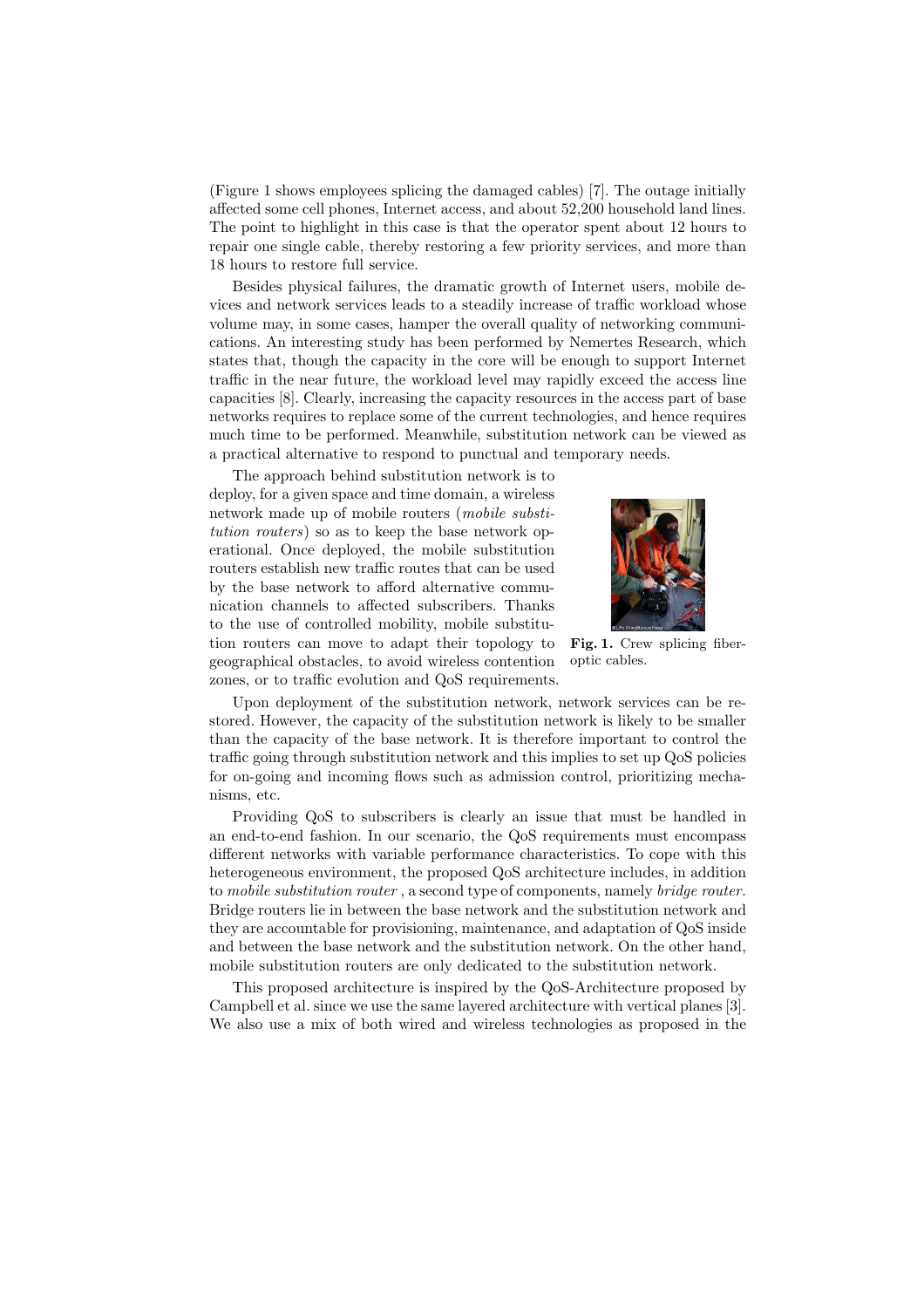DAIDALOS project [5]. However, the fundamental difference between these two works and ours is the use of the mobility primitive inside the QoS architecture.

The rest of this paper is organized as follows. In Section 2, we present the terminology and describe the general architecture of a substitution network. The system and architecture requirements are described in Section 3, while we detail in Section 4 the QoS architecture. In Section 5 we discuss the specification and usage of the system and in Section 6 we describe in detail the operations executed inside the QoS architecture. In Section 7, we provide a discussion on the mobility usage and on the monitoring system. We finally conclude the paper and provide some research directions in Section 8.

#### 2 System overview

Access networks or metropolitan networks are mainly used to connect users to the Internet. These base networks are based on wired and/or wireless technologies and may provide QoS to the users. As explained previously, we think that substitution network may be used to help the base network keep providing services for which it was deployed assuming there is no backup infrastructure. The interconnection between the base network and the substitution network mainly consists in two types of nodes:

- 1. Bridge Routers that are connected in between the base network and the substitution network, and that are used to forward the traffic from the base network to the substitution network and vice versa;
- 2. Mobile Substitution Routers that are mobile wireless routers of the substitution network, possibly connected to Bridge Routers, and whose union provides alternative path(s) to the base network.

The deployment of the substitution network for a base network involves the positioning of bridge routers. This placement can be done during the building of the base network or on demand (when extra resources are needed). In this paper, we assume that a set of bridge routers have already been installed in the base network. This is a realistic assumption since it only requires adding a wireless interface to some routers of the base network and some simple software modi-



Fig. 2. Wifibot (www.wifibot.com).

fication as we will describe later. In order to reduce the human intervention for the deployment of the substitution network, we assume that Mobile Substitution Routers have motion capabilities and a positioning system. This assumption is feasible by using robots such as Wifibots (see Figure 2) as mobile substitution routers.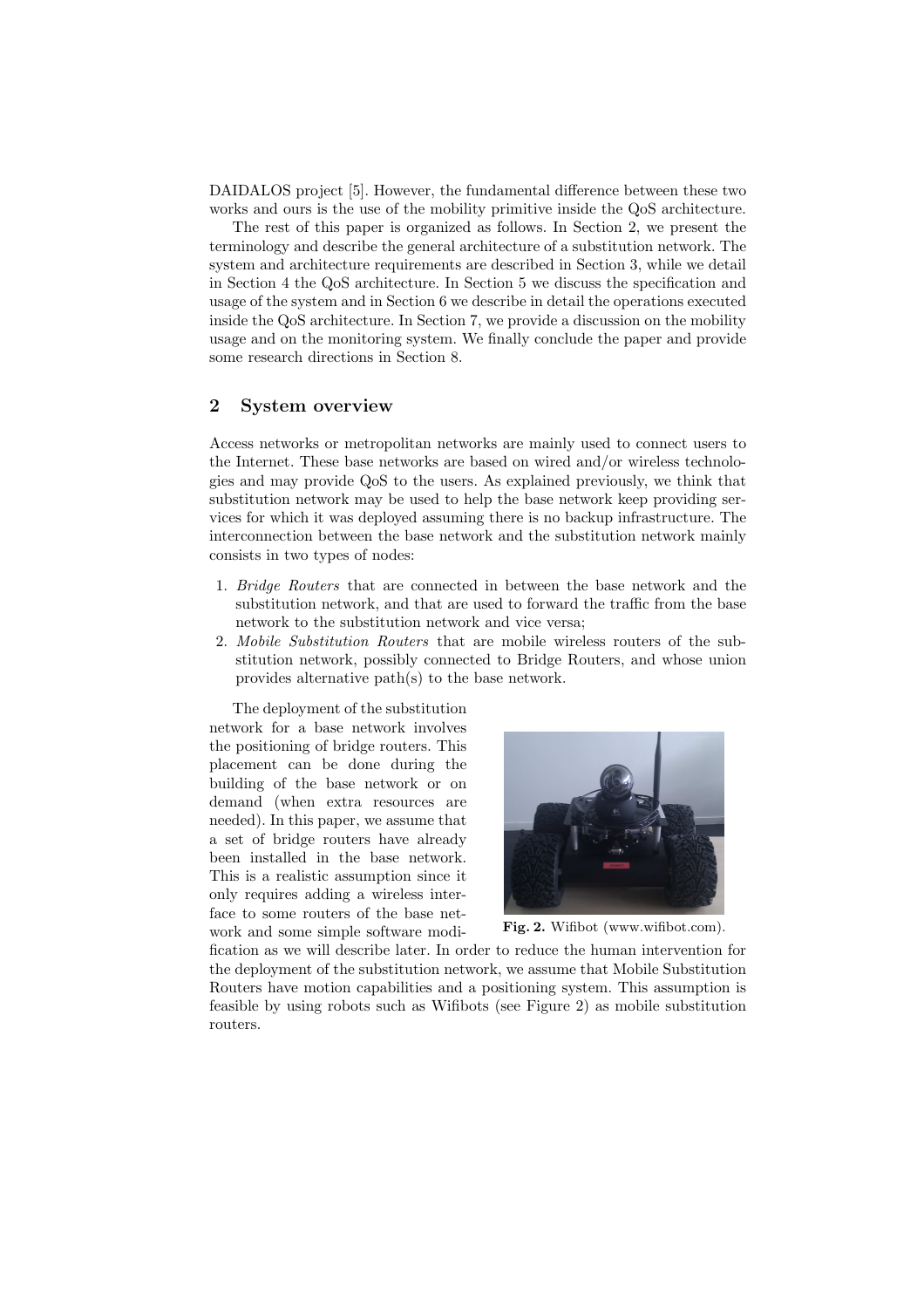Figure 3 shows an example of a possible usage of a substitution network. In this figure, the bridge routers are deployed together with the base network (Fig. 3a). In this example, the base network operates without the help of the mobile substitution routers. In case of failure (Fig. 3b), the mobile substitution routers are deployed. In our architecture, the failure detection and the deployment are done autonomously by the base network itself. Mobile substitution routers try to find an optimal position to restore the connectivity service [11] and to ensure QoS to some flows (Fig. 3c). In some cases, redeployment may be necessary to improve QoS or to adapt to evolving network (base network and/or substitution network) conditions (e.g. change in the traffic, appearance of interferences) (Fig. 3d).



Fig. 3. Typical use case for a base network and a substitution network. Bridge Routers are deployed together with the base network. In case of failure, the mobile substitution routers are deployed or self-deployed to form a substitution network that helps the base network in restoring basic services such as connectivity.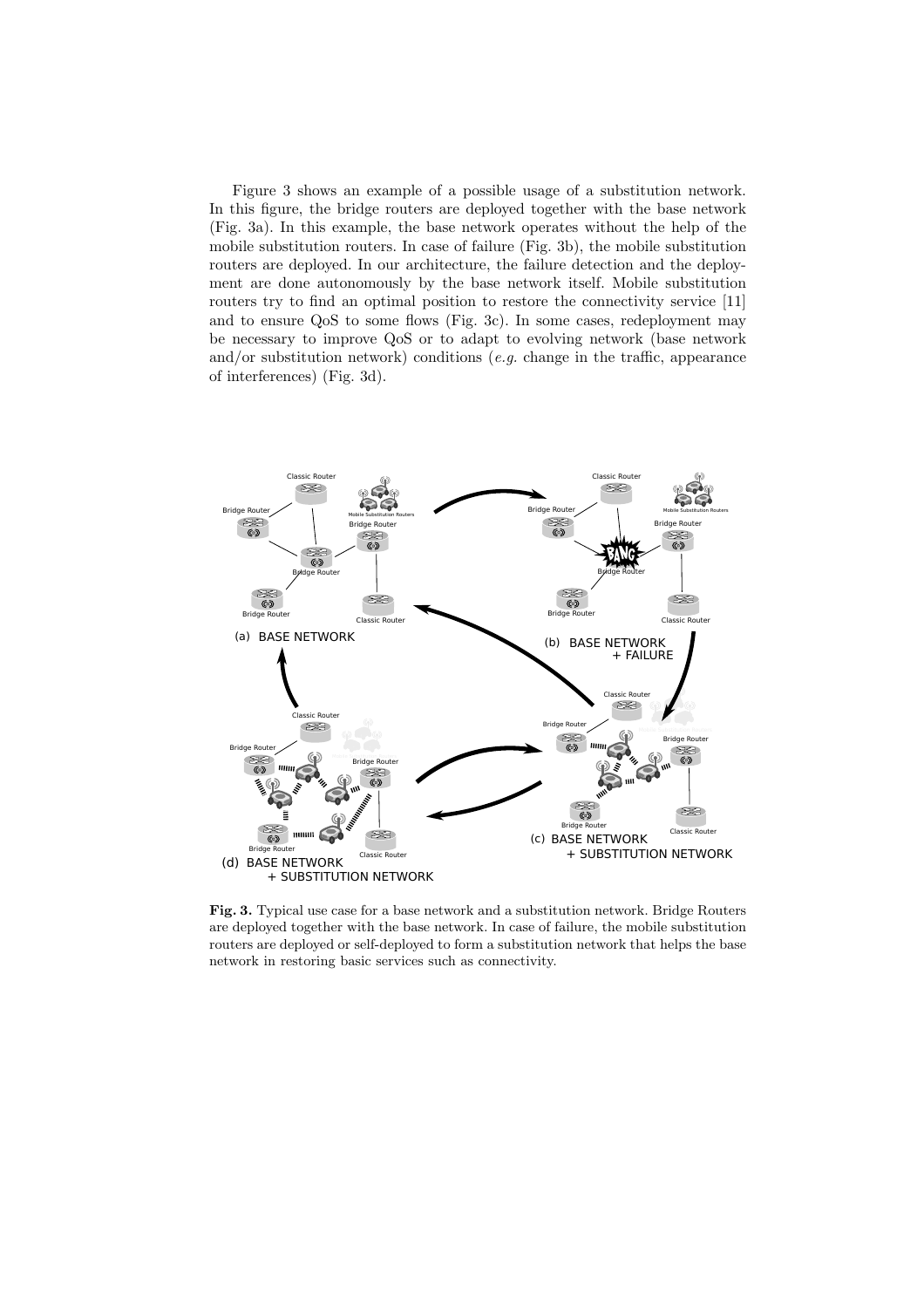### 3 Entities

In this section, we describe the specification of the network and its QoS architecture as well as the components and functionalities for the substitution network. This specification is independent of any hardware implementation. Moreover, we give some clues on how and where to implement these functionalities. All the described components and functionalities are rated from 1 to 3 where  $\bullet$  is mandatory,  $\bullet$  is strongly recommended and  $\bullet$  is optional.

The logical system component of a bridge router is represented in Figure  $4(a)$ . The bridge router includes at least two network interfaces: (i) one wireless interface to connect to the substitution network and (ii) one wired (or wireless) interface for the connection to the base network. It also includes different functionalities such as:

- **Monitoring**  $\odot$ . The monitoring building block keeps track of flows that cross the bridge router. For example, the bridge router monitors the number of flows passing through its interfaces and tries to detect anomalies on each of its interfaces.
- Mobility Engine ❸. Based on the monitoring results, the mobility engine can request the self-deployment of mobile substitution routers in between bridge routers. The substitution engine can also send an end-of-deployment command to the mobile substitution routers if substitution network is seen as not useful anymore. The mobility engine is the core of our architecture since it also gives the mobile substitution routers the information for selfconfiguration.
- Routing Conversion Process <sup> $\odot$ </sup>. The routing process between the base network and substitution network can be different (e.g. IPv4 and IPv6). In this case, a routing conversion process must be set up. For example, classic IP routing can be used on base network while geographic routing protocol can be used in the substitution network. In this case, a specific process such as encapsulation must be set up to deal with this difference.
- QoS
	- Traffic classification **@**. Before entering into the substitution network, every single flow is assigned to a given class that will determine how its packets will be handled within the substitution network.
	- Admission Control **@**. We assume that the substitution network capacity is smaller than the base network capacity. Admission control aims at improving the overall quality of communications by preventing the network from congestion.
	- Traffic control ❶. The rate of the flows are limited using primarily traffic shaping, queue management and scheduling techniques.

The logical system component of a Mobile Substitution Router is given in Figure 4(b). The Mobile Substitution Router includes at least one wireless network interface to connect to the Substitution Network. It also includes a localization system such as GPS and different functionalities such as: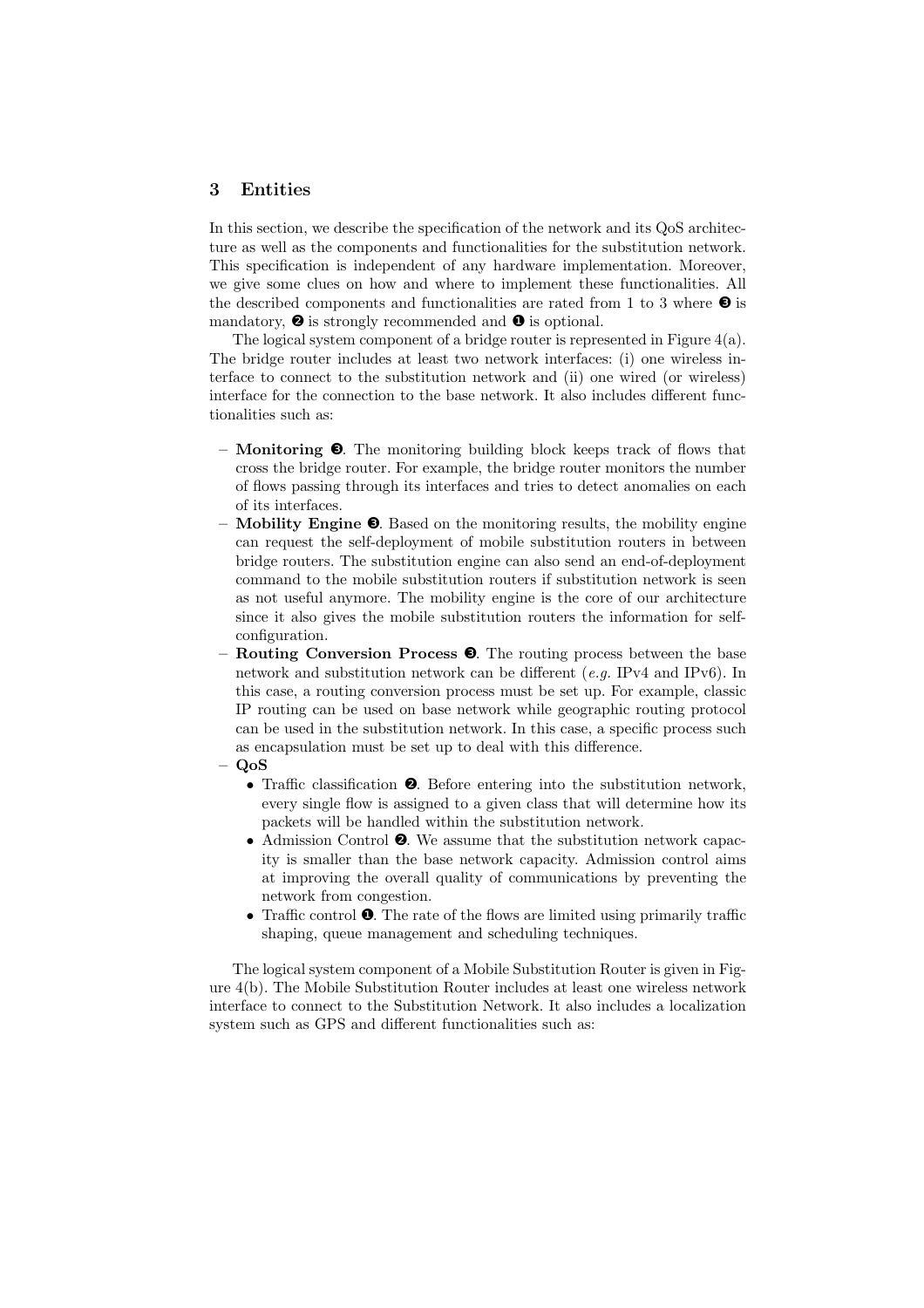

(b) Mobile Substitution Router node component.

Fig. 4. Substitution Network Components.

- $-$  Mobility Engine  $\Theta$ . The mobility engine is used to control the mobility of the mobile substitution router. The decision taken by the mobility engine is linked to the Substitution Engine on the bridge router but can also be used autonomously by the mobile substitution router to self-position in the network.
- Monitoring ❸. Monitoring is used to provide to the mobile substitution router some information about its local status as the surrounding network status. The monitoring results can be used as an input for the Motion Engine to take proper decision in order to improve network performance or QoS.
- Routing Process ❸. A routing process must be set up inside the substitution network. This routing process can be specific to substitution networks or can be some standard routing protocol.
- QoS
	- Routing Layer <sup> $\bullet$ </sup>. The routing process inside the substitution network can be QoS-aware. Different routes or paths can be used depending on the preferential delivery service. Multi-path routing or routing with service differentiation can be implemented.
	- MAC Layer **@.** A MAC layer with QoS support can be used. Such a MAC layer may include scheduling and queue management mechanisms in order to provide traffic differentiation.
	- PHY Layer **O**. At the physical layer, the Motion Engine can be used to avoid geographical zones with high level of interferences. If available, multi-interface, multi-channel or smart antenna techniques can be used.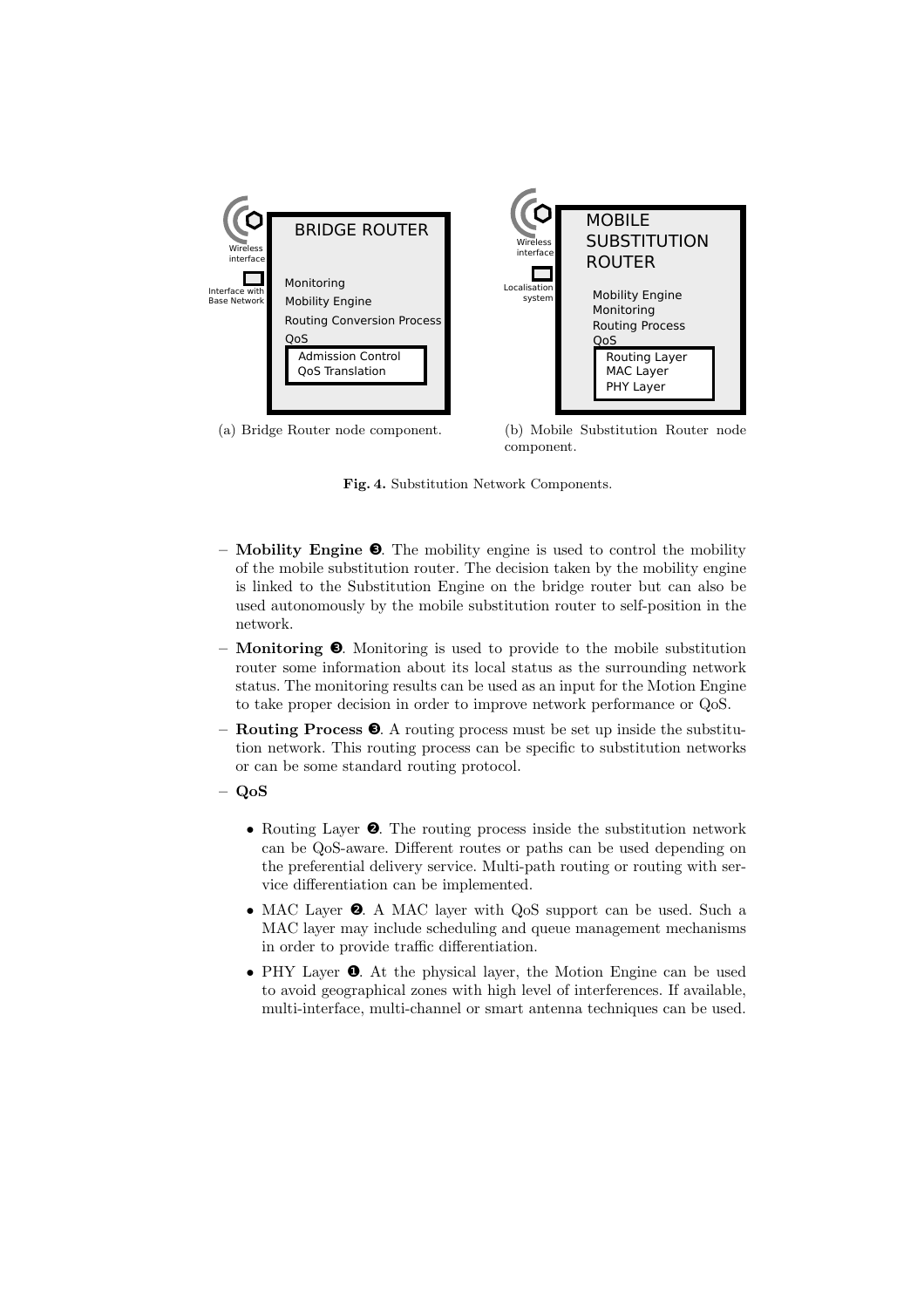### 4 QoS architecture

The purpose of the QoS architecture [1] is to 1) configure, predict, and maintain the requested QoS between two bridge routers that are inter-connected by the substitution network; 2) provide a transparent QoS management. QoS mechanisms are integrated into the low levels of the protocol stack  $(e.g.$  physical, MAC and routing layers), and are not implemented at the user or application level; 3) maintain and adapt the QoS to the existing conditions of the network. As stated earlier, the substitution network is a wireless network with mobile entities, and this mobility will be used in an autonomous way by the mobile substitution routers to improve the QoS when needed.

Figure 5 describes the overall QoS architecture, the entity specifications and the relationships between functionalities. This figure shows that for bridge routers the functionalities are fed by the network stack. These functionalities send instructions, recommendations or requests to mobile substitution routers. We can also see the relationship between the functionalities and the protocol stack of each Mobile Substitution Router. We can see that QoS parameters are monitored and the monitoring results are then used to possibly take mobility decisions in the aim of improving the performance at each layer of the protocol stack, and thereby increasing QoS performance. Moreover, mobile substitution routers can also send their monitoring results to bridge routers to improve decisions taken at bridge router level.



Fig. 5. Substitution Network Qos Architecture.

Our architecture is based on the QoS-A architecture proposed by Campbell et al. in [3]. The QoS-A is a layered architecture of services and mechanisms for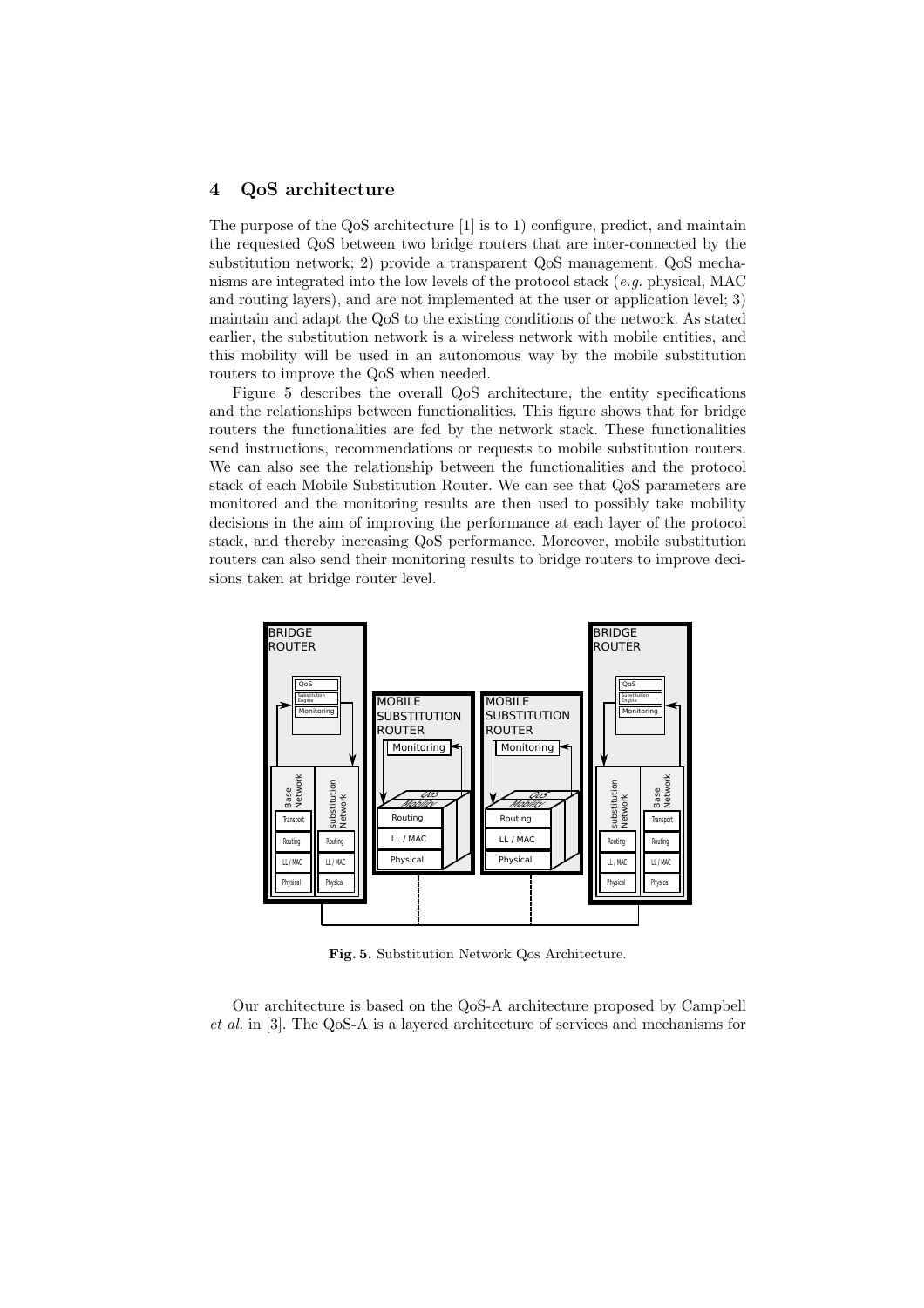QoS management and control of multimedia flows. Like the QoS-A architecture, the substitution network QoS architecture proposed in this paper is layered and has different vertical planes linked to the different protocol layers. It also has QoS adaptation, admission control, etc. However, the fundamental differences between the two architectures are:

- Our architecture does not include the flow concept inside the substitution network. In our architecture, the flow concept ends at the Bridge Router level, before entering into the substitution network. This is due to the computation time and memory constraints of the substitution network.
- We do not create a middleware plane to manage the multimedia traffic.
- The substitution network considered in our architecture can by highly dynamic, therefore our QoS architecture includes a mobility management plane.

### 5 QoS Primitives

QoS primitives correspond to the different processes used inside the QoS architecture. We detail here the key primitives.

#### 5.1 Traffic classification

The traffic classification aims at gathering together flows according to some of their features. Thus, before entering into the substitution network, every single flow is assigned to a given class that will determine how its packets will be handled within the substitution network. We describe the two main features used to classify flows, namely:

- 1. The flow type basically determines the constraints associated to this flow. For instance, real-time flows need firm guarantees in terms of performance while non real-time flows may only need a best-effort service. The flow type also includes information related to the flow pattern. For instance, flows coming from telnet applications and FTP applications differ widely by mean duration length, packet size, burstiness, etc.
- 2. The flow priority that indicates the degree of importance. For instance, a communication issued by some subscribers may be obviously seen as less urgent than others (e.g. operator, police).

Table 1 shows a possible way to classify incoming flows. Note that the description of the underlying classifier is out of the scope of this paper.

#### 5.2 Admission control

Admission control aims at improving the overall quality of communications by preventing the network from congestion. As stated earlier, the substitution network capacity is very likely to be smaller than the base network capacity. Therefore, saturation is more likely to occur in substitution network at lower degrees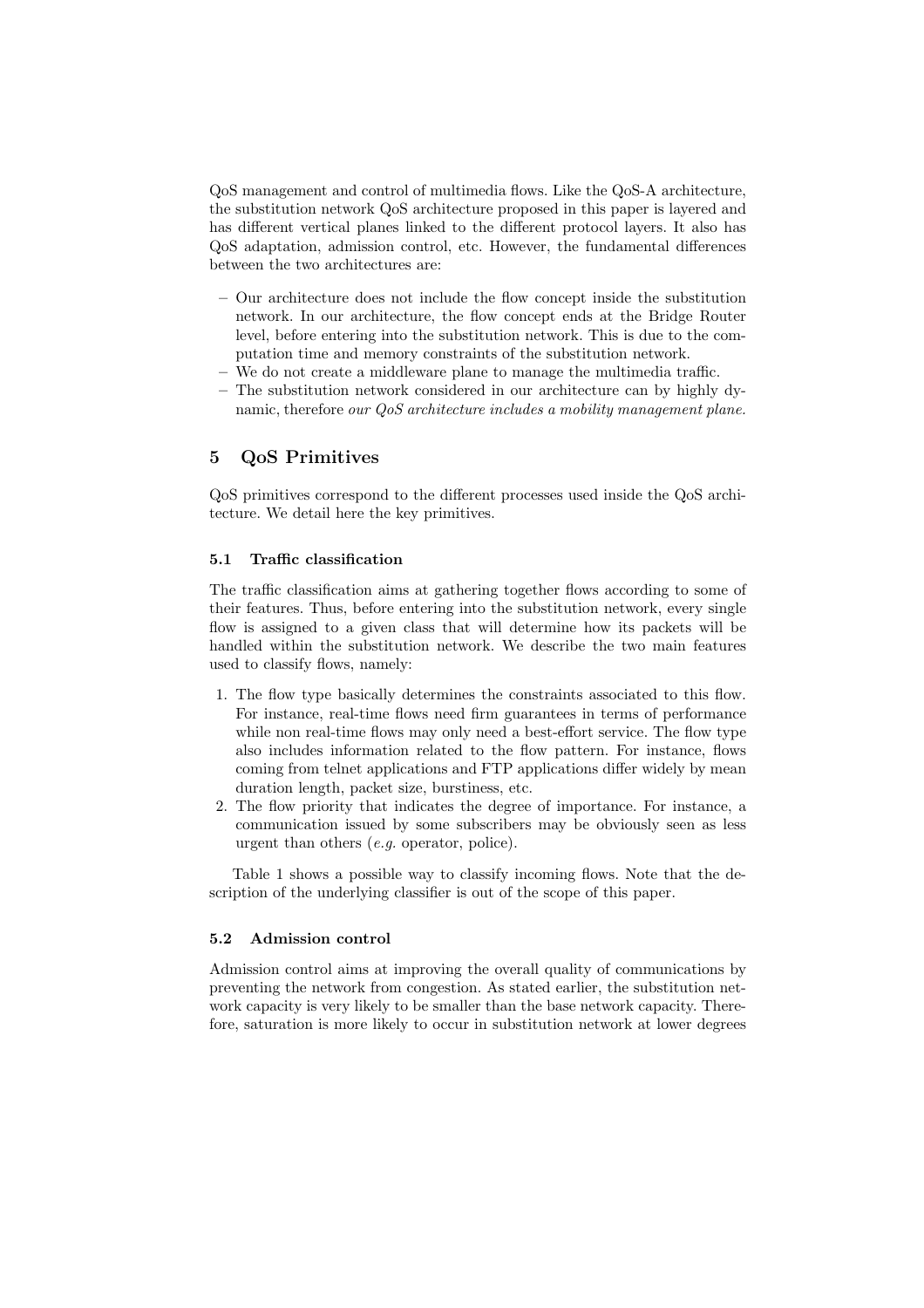| Flow Type                        | Traffic Shapes                | Tolerance to |        |                 | Traffic      | Application |
|----------------------------------|-------------------------------|--------------|--------|-----------------|--------------|-------------|
| Example                          | and characteristics           | Loss         | Delay  | Jitter          | Priority     | Example     |
| Network                          | Variable size packets, mostly |              |        |                 |              | Network     |
| Control                          | inelastic short messages, but | Low          | Low    | Medium          | High         | Routing     |
| And Signaling                    | traffic can also burst        |              |        |                 |              |             |
|                                  | Fixed-size small packets,     |              |        |                 |              | IΡ          |
| Telephony                        | constant emission rate,       | Low          | Low    | $_{\text{Low}}$ | High         | Phone       |
|                                  | inelastic and low-rate flows  |              |        |                 |              |             |
| Multimedia                       | Variable size packets,        | Medium       | Low    | Low             | Medium       | Video       |
| Streaming                        | elastic with variable rate    |              |        |                 |              | Streaming   |
| High-Throughput                  | Variable rate, bursty long-   | Low          | High   | High            | Low          | <b>FTP</b>  |
| Data.                            | lived elastic flows           |              |        |                 |              |             |
| Low-Latency                      | Variable rate, bursty short-  | Low          | Medium | High            | Low          | WEB         |
| Data.                            | lived elastic flows           |              |        |                 |              | App.        |
| $\overline{\text{Low-Priority}}$ | Non-real-time and elastic     | High         | High   | High            | $\bar{L}$ ow | Other       |
| Data                             |                               |              |        |                 |              |             |

Table 1. A typical example of flows classification.

of workloads. In our architecture, admission control takes the decision, at the bridge router level, to allow flows to access the substitution network or not. The admission control designed in our architecture will be based on the type and the priority of the incoming flow, as on measurements collected by the mobile substitution routers.

#### 5.3 Mobility for QoS

A substitution network consists of mobile substitution routers with controlled mobility capabilities. As opposed to the classical mobility, controlled mobility refers to the capability of the mobile substitution routers to move according to their willing. This mobility can be viewed as a means to improve QoS provided by the substitution network. As for any wireless network, the signal quality  $(e.g.,)$ SINR -Signal Interference over Noise Ratio-) of each mobile substitution router is highly linked to its geographical position. Therefore, QoS parameters, such as the overall delay or loss rate, could be improved by carefully selecting the positioning of each mobile substitution router. For example, IEEE 802.11b can use four different physical rates (*i.e.* 1, 2, 5.5, 11 Mb/s) that are dynamically adapted using the Auto Rate Fallback algorithm based on undergone radio collisions. Since mobile substitution router motion can be seen as a means to reduce collisions (e.g. avoiding hidden terminal configurations  $[4]$ ), controlled mobility can ultimately increase the physical rates used by IEEE 802.11b.

To perform an adequate positioning of the mobile substitution routers, two approaches are possible. Both require measurements from the mobile substitution routers. First, the mobile substitution routers positioning is decided by a single node, namely the bridge router, that centralizes all the measurements sent by the mobile substitution routers. Second, a distributed approach where any mobile substitution router decides by itself its positioning is feasible.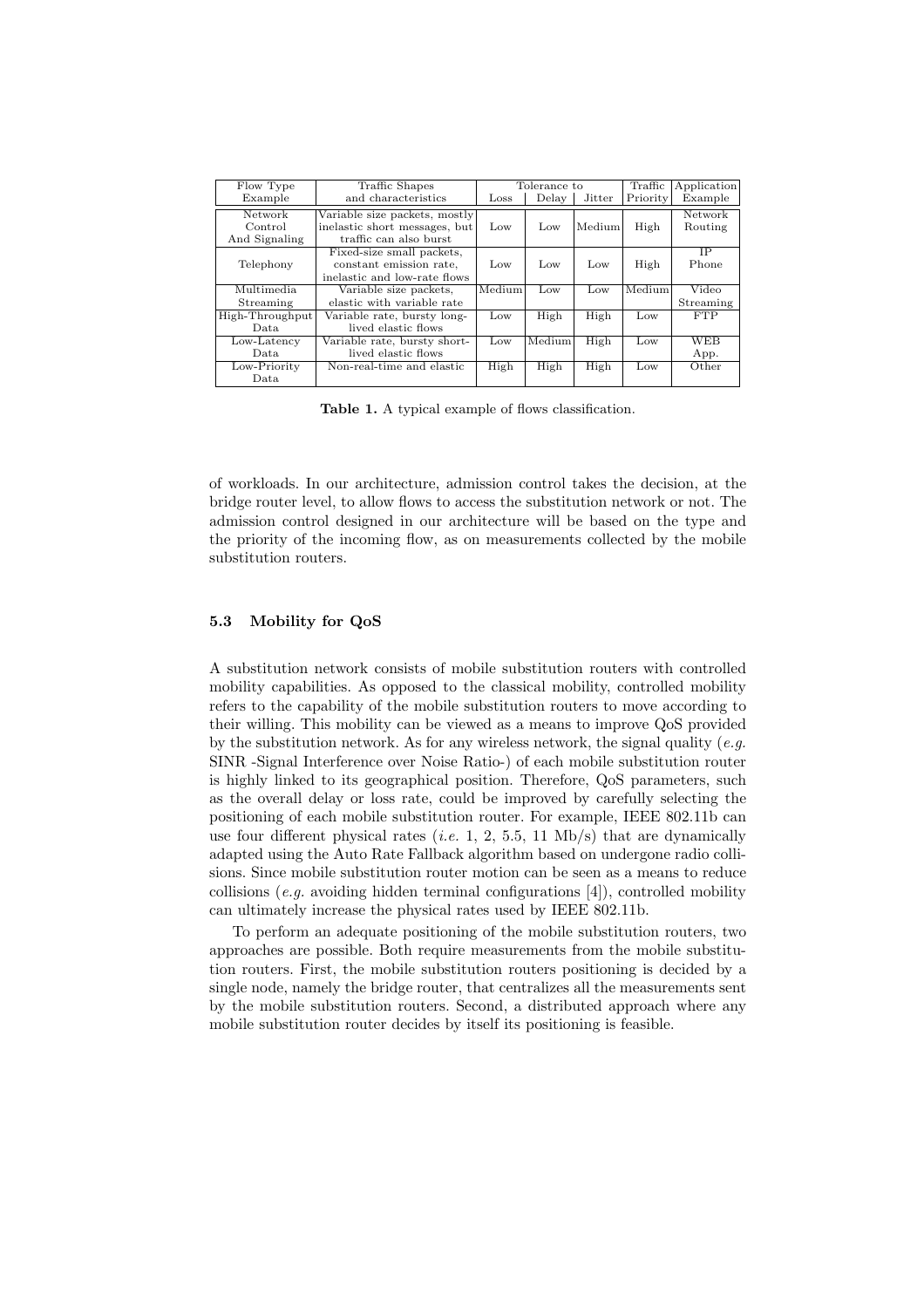#### 5.4 Secondary primitives

The secondary primitives are not mandatory to the substitution network to be run, but they can contribute to enhance its performance.

Traffic control: Some well-known techniques of traffic control are potential candidates to secondary primitives. First, we consider traffic shaping that regulates the packets arrival pattern so as to limit the rate of the flows. The token bucket mechanism is a simple and common way to achieve this goal. Second, scheduling strategies can also be considered. Scheduling provides a convenient means to prioritize flows within the queues of the mobile substitution routers and the bridge routers. In our architecture, scheduling policy is highly tighted to the traffic classification. Third, secondary primitives may also include queue management techniques. Queue management aims at notifying the state of congestion within the network so as flows reduce their sending data rate. Both implicit and explicit approaches are feasible. In any case, a queue management technique requires measurements to be performed at the mobile substitution router level.

QoS Routing: QoS routing can only be applied if several routes exist between the two bridge routers. Classical routing approaches always route identically packets intended to the same destination. On the other hand, QoS routing can route differently packets sent towards the same destination. In our architecture, this differentiation depends on the flow type as given by the traffic classification.

# 6 QoS operations

#### 6.1 Bridge Router source

The bridge router is responsible for establishing the connection between the source and destination bridge routers inside the substitution network. This section describes in details the operations at the Bridge Router source level.

Figure 6 describes the operation chart of a bridge router when a new flow arrives at the bridge router:

- 1. The bridge router first classifies the flow.
- 2. The bridge router checks whether there are available QoS resources (bandwidth, delay, queue, etc.) by using the Admission Control functionality. There must be enough QoS resources so that if the new flow is admitted, there will be no degradation or a minor for the other already admitted flows. If there are enough resources for this new flow, regardless of the new flow priority, then it is admitted.
- 3. If the QoS resources cannot satisfy the requirements of the new arriving flow, the bridge router checks the priority of this flow. If the priority is low, then the flow is rejected. If the flow priority is high, the bridge router tries to adapt/reduce/remove on-going flows of lower priority.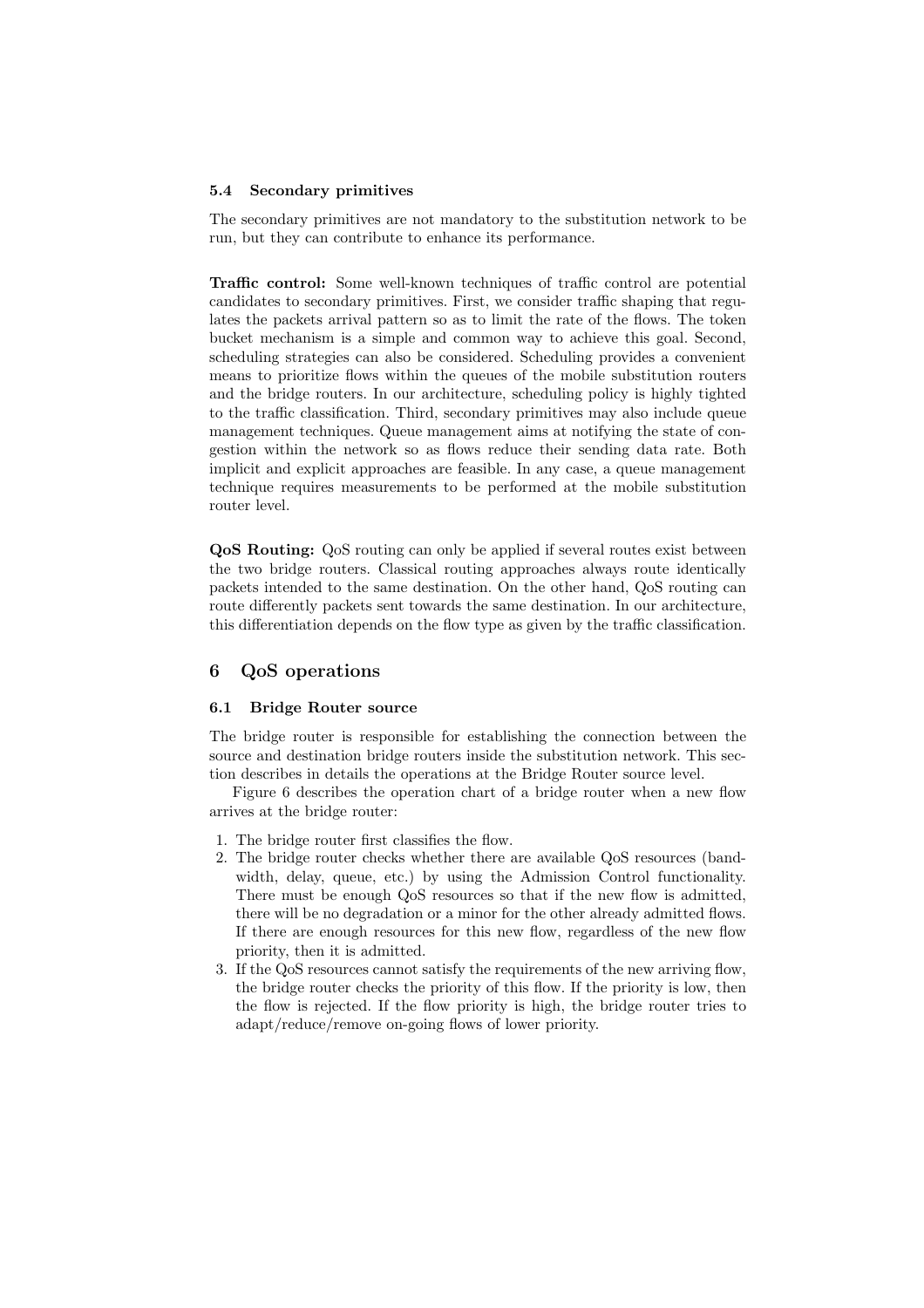

Fig. 6. Flow diagram at a Bridge Router source.

- 4. If the adaptation of lower priority flows is possible, then the bridge router admits this new flow. If the adaptation turns to be impossible: the bridge router 'asks' the mobile substitution router to redeploy or tries to 'add' new mobile substitution routers in the aim of creating a new route.
- 5. If a new deployment or redeployment of mobile substitution routers can create enough available resources, the new flow is admitted. If this new deployment or redeployment does not create enough available resources, the new flow is rejected.

It comes out that a new deployment/redeployment can be triggered by the arrival of a high priority flow. Besides, it is worth noting that substitution networks can be rearranged even if no physical link failure occurs since high priority packets that transit over the bridge router may trigger the deployment of new routes (see Figure 6).

#### 6.2 Mobile Substitution Routers

Figure 7 describes the operation chart of a mobile substitution router. When a new packet is received by the mobile substitution router, this packet is treated at each layer according to the packet specifications described in Section 5. Specifications embedded in the packet are used to provide the QoS required. The following policies can be used at each layer:

- Routing Layer: Choose the next hop depending on the available resources.
- Link Layer (LL): Use priority queues and/or 802.11e-like scheduling at the MAC layer.
- Physical Layer (PHY): Use multiple interfaces, channels, frequency and/or coding schemes.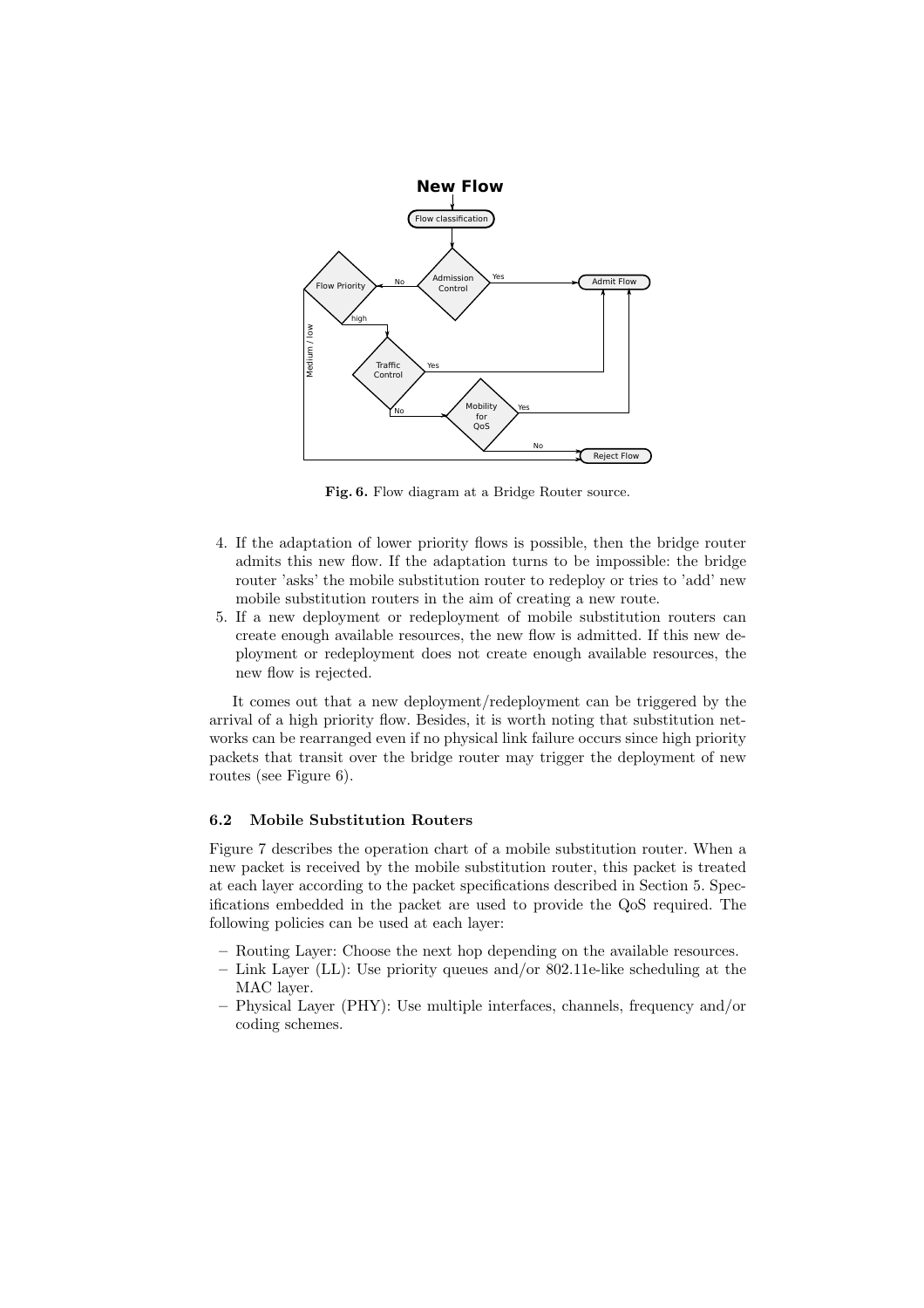

Fig. 7. Flow diagram at a Mobile Substitution Router.



Fig. 8. Mobile substitution router interaction diagram.

The interactions between the QoS plane, the mobility plane and the bridge routers are described in Figure 8. QoS resources are measured periodically and measurements results are reported to the bridge routers. These measurements can be used locally by the mobile substitution router (self-relocation) or by the bridge routers to relocate the mobile substitution router. Mobile substitution router's position is sent to the QoS plane and to the bridge routers to evaluate the gain of the relocation.

#### 6.3 Bridge Router destination

At the destination bridge router, QoS policy is translated into its original form. This requires that enough information is embedded into the packets in order to have the exact inverse translation as in the bridge router source.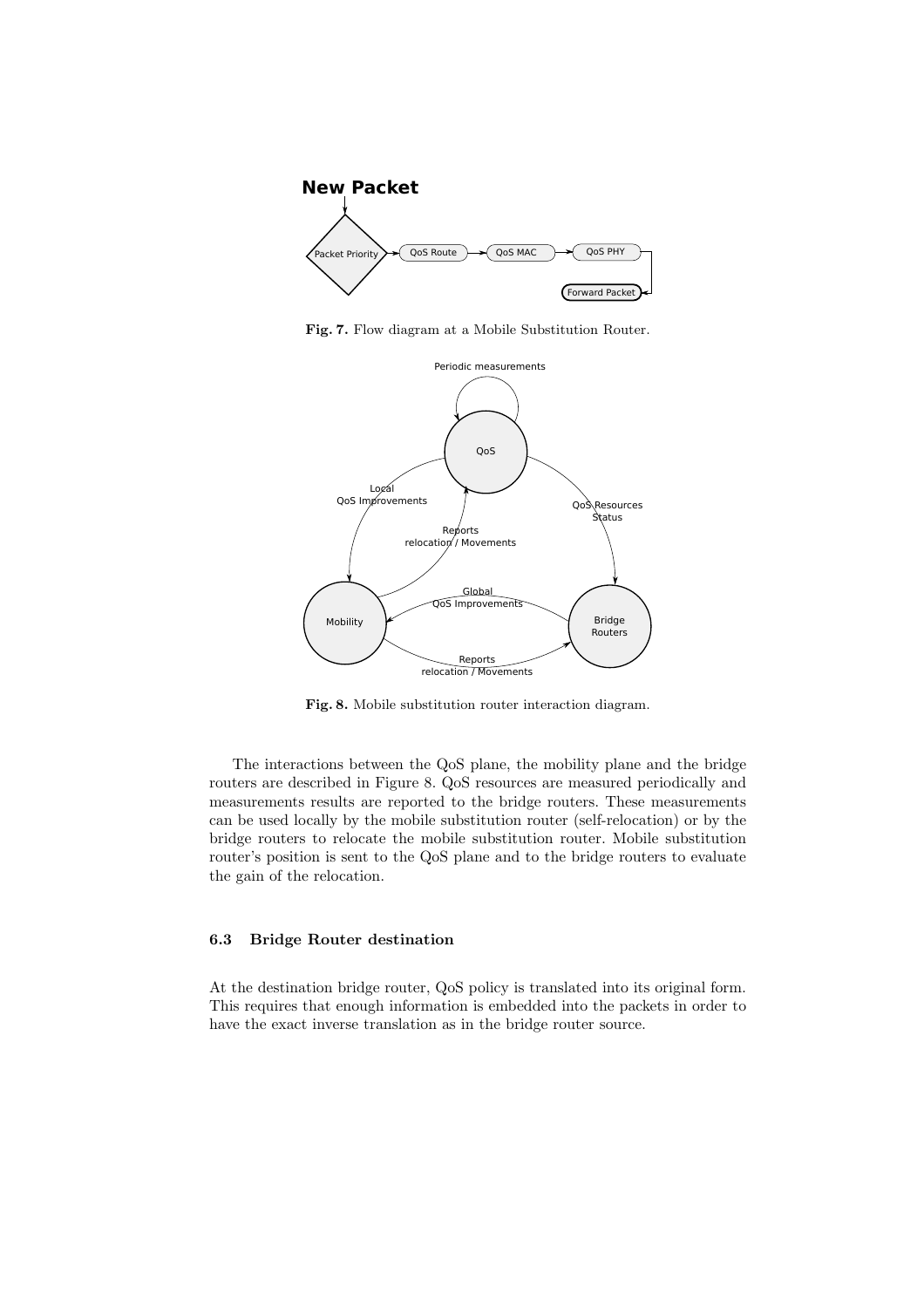# 7 Discussions

#### 7.1 Mobility

The controlled mobility of the mobile substitution routers represents a novel means to improve QoS in wireless mobile networks. The mobility of mobile substitution routers can be controlled by the mobile substitution router itself or by a bridge router. Based on the monitored state of the network, a mobile substitution router decides whether or not to move. However, this movement is constrained by at least the connectivity requirement. The autonomous movement of a mobile substitution router is used to improve some local parameters such as interferences, MAC layer contention or routing failures. The mobility of a mobile substitution router can be requested from a bridge router. The bridge router can ask a specific mobile substitution router to move to a given position to increase the QoS for a given traffic/flow. Note that, the two motion decisions can be different, in this case, the mobile substitution router follows the recommendations of the bridge router since we give priority to bridge router QoS instead of the local mobile substitution router's QoS.

#### 7.2 Monitoring

The monitoring architecture is an important feature of the QoS architecture proposed in this paper. Discussion regarding the monitoring architecture is out of the scope of this paper. However the following features are required by the Monitoring architecture: 1) Mobile substitution router State. Mobile substitution routers must be able to gather their own states such as level of interference in the surrounding, number of neighbors, queue states, data rates used for the transmissions with each of its neighbor. 2) Mobile substitution router must be able also to measure delays of one-hop transmissions.

## 8 Conclusion

In this paper, we propose a new QoS architecture for substitution networks. This architecture is based on a layered QoS architecture. In our architecture, two different devices are used. The bridge routers are entry points in the substitution network. They play a major role for the deployment of substitution network and for avoiding congestion in the substitution network. Mobile substitution routers are the devices that compose the substitution network. They are playing the communication task inside the network. The fundamental difference of our architecture and the architectures proposed in the literature is the use of the controlled mobility at the mobile substitution router level to increase the network and flows performance, and thus QoS.